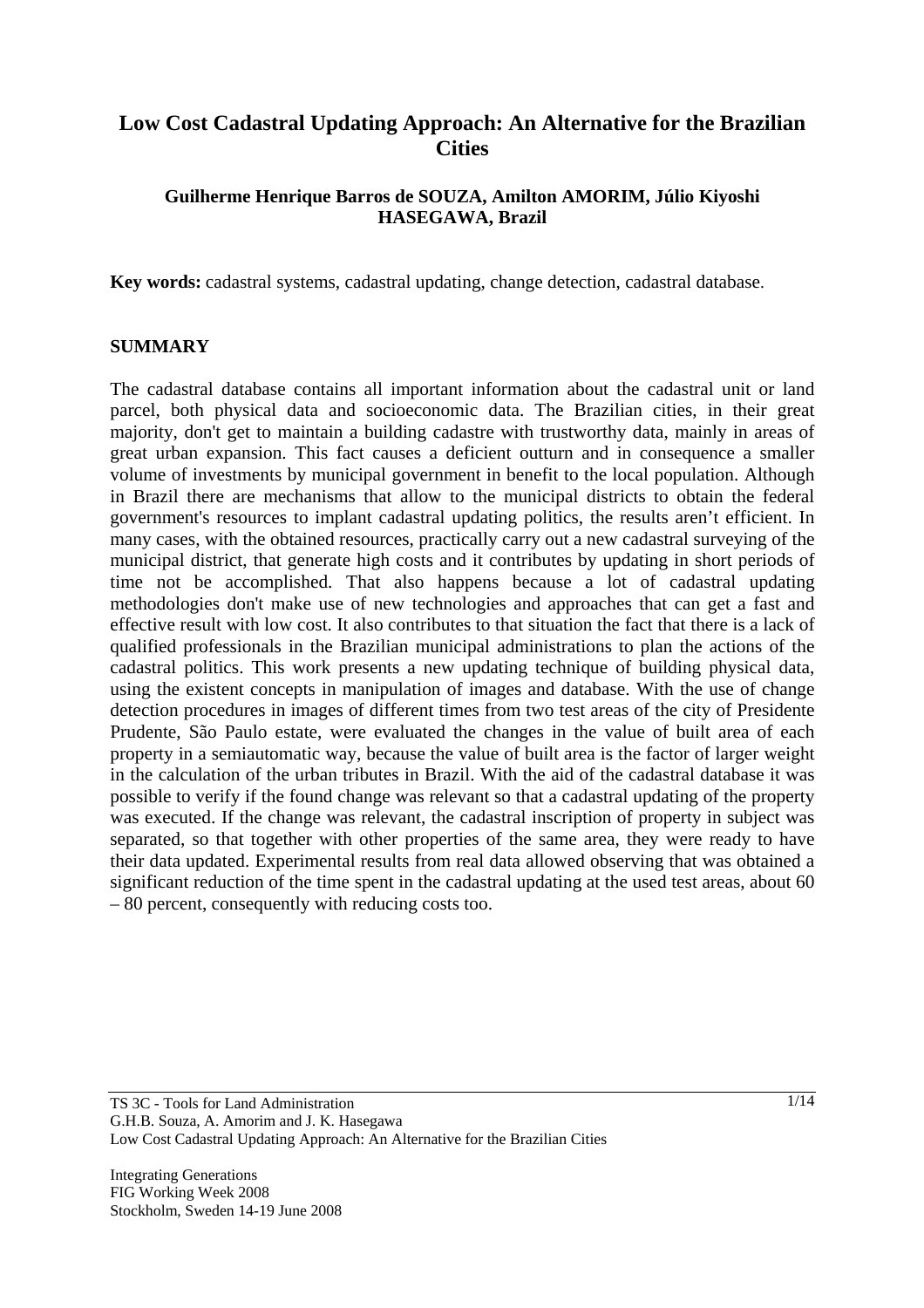# **Low Cost Cadastral Updating Approach: An Alternative for the Brazilian Cities**

### **Guilherme Henrique Barros de SOUZA, Amilton AMORIM, Júlio Kiyoshi HASEGAWA, Brazil**

## **1. INTRODUTION**

The most of the Brazilian cities depend on the property tributes revenue to finance the projects of public interest and in order that give support all the departments of the public administration as education, health, transport, leisure, works and others. In this aspect, the multipurpose cadastre becomes a basic tool for the urbane planning, because it manages the property tributes revenue and supplies the socio-economic data from the cadastral database.

The erroneous vision of which a appropriate cadastral politics is an unnecessary expense will be changed only when the municipal administrations understand that the financing of the implantation or cadastral updating, it is an investment of high return for the city. Conformably it affirmed Vaz (1997), the current technological situation allows invest in cadastral projects and of geoprocessing, because the cost of the equipments and softwares has been falling drastically along the years.

New possibilities also have been presented by the inclusion of software free for the management and making available of the informations in the Internet. These mechanisms contribute to reduce costs, not only of the implementation or cadastral updating, but the computerization of publical administration as a whole.

The principal objective of this work is to show the viability of a methodology that increases the efficiency of the process of change detection applied to the property cadastre. The process has aimed to allow the least relation cost-benefit of the processes of cadastral property updating, for the integration of images and of the cadastral database.

### **2. CADASTRAL UPDATING AND CHANGE DETCTION**

Mapping is a basic tool in the process of taking decision in the public administration. However its existence is very scarce. In agreement with IDB (International Database) 72 % of the municipalities of the Latin America has not maps of its jurisdiction in paper and not even in digital environment (COHEN 2000).

In the urban reality, the problem becomes still bigger, because the change dynamism of is high, that raise different sceneries at the whole moment, due to several factors such as new allotments, new buildings, drainage systems among others. All these changes must be contemplated in the cadastral data.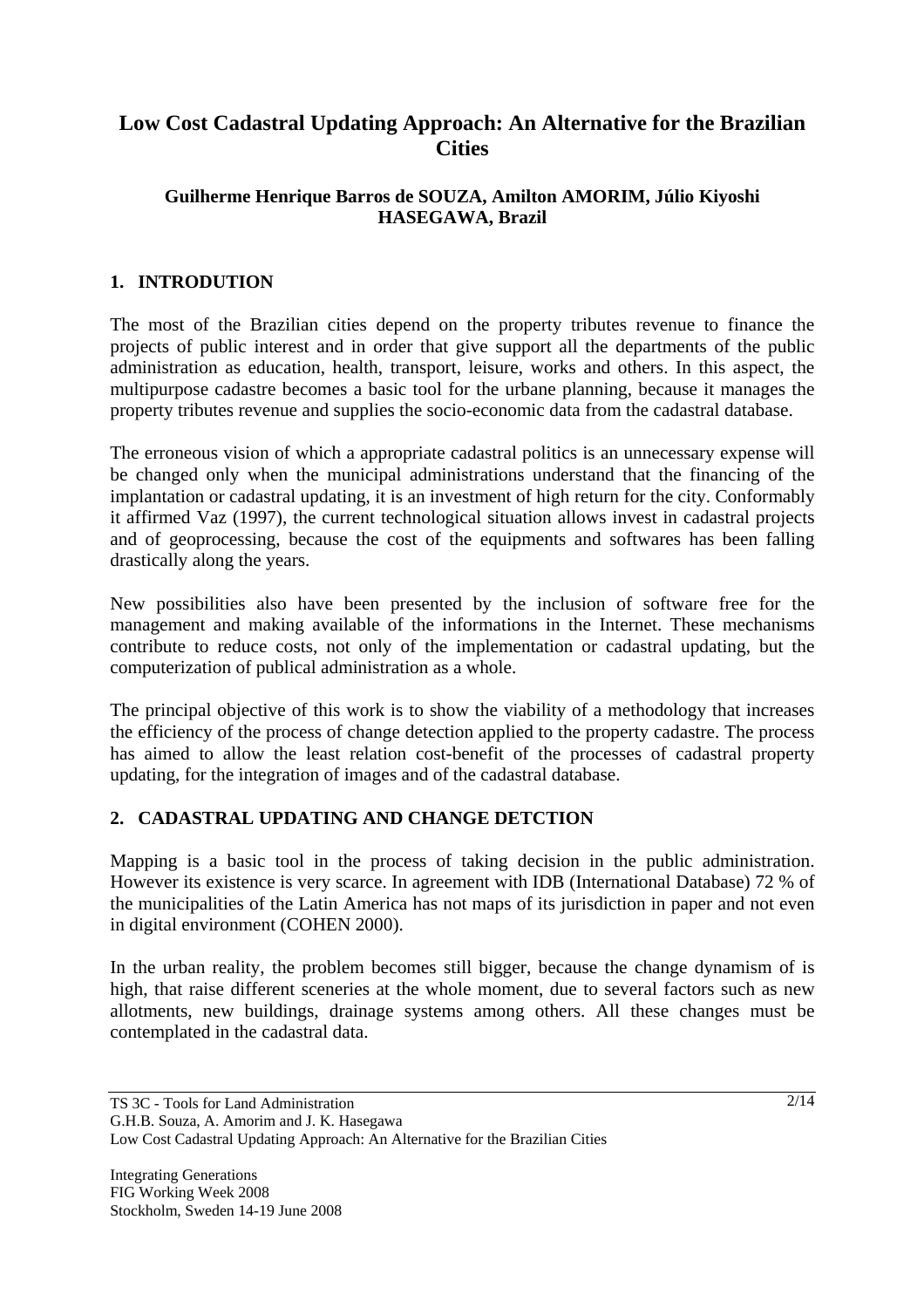The informations contained in the cartographical base, of most of the Brazilian cities, are defective in many aspects like lack of updating, lack of geodetic control and non-existence of the net of cadastral municipal reference (CARNEIRO AND LOCH, 2000). This aspect makes difficult a good projection, being able to produce mistakes and delay in the realization of improvements to be executed in the local authority.

The change detection between images of different times has been researched in several areas of the knowledge, like medicine, remote sensing, civil construction, navigation systems among others (RADKE et al, 2005).

In remote sensing, the change detection uses a couple of images registered between themselves, of the same geographical area, where the principal objective is to identify the changes of vegetable covering between two times (BRUZZONE; PRIETO, 2000). Interesting applications of the change detection are found in the computational vision like intelligent interfaces, vehicles traffic management, segmentation of movable objects (MILLER; PIKAZ; AVERBUCH, 2005).

Olsen et al (2002) had affirmed that the task of change detection to mapping is not one of the easiest. Even when one intends to obtain the images of interest in the same season and to try to find the same conditions, it is practically impossible of getting it.

Besides the climatic conditions and natural phenomena that can take place in the interval of a time other one, the images produced in general have not the same parameters of direction, when took place still regions that do not appear in all the images that to compare wishes. However, the biggest problem is same in the seasonal differences in the capture of the images.

## **3. METHODOLOGICAL DEVELOPMENT**

The basic premise of the proposed method is the increase of the efficiency of the process of updating of the cadastral urbane system, through the reduction of time and consequently of the cost, providing better conditions so that the town halls can carry out this type of action with more frequency.

For the objective of reduction of time and cost giving work was it reached, there was proposed the development of a technique that predicts the identification of new constructions or buildings what significant changes suffered in his area built in the last years.

It suits to emphasize that there was developed a work which objective principal era to carry out a feasibility study, to allow to draw the strategies for the execution of the abovementioned integration of the systems, which allows a semi-automatic identification of the real estate (AMORIM AND SOUZA, 2005).

There were implemented algorithms of change detections that allow visualizing the changes of built area of the real estate. The method was opted to use anaglyph for detection of changes. This method consists in using the channels G and B of the most ancient image and the channel R of the newest image. When the superposition of these channels is done, a new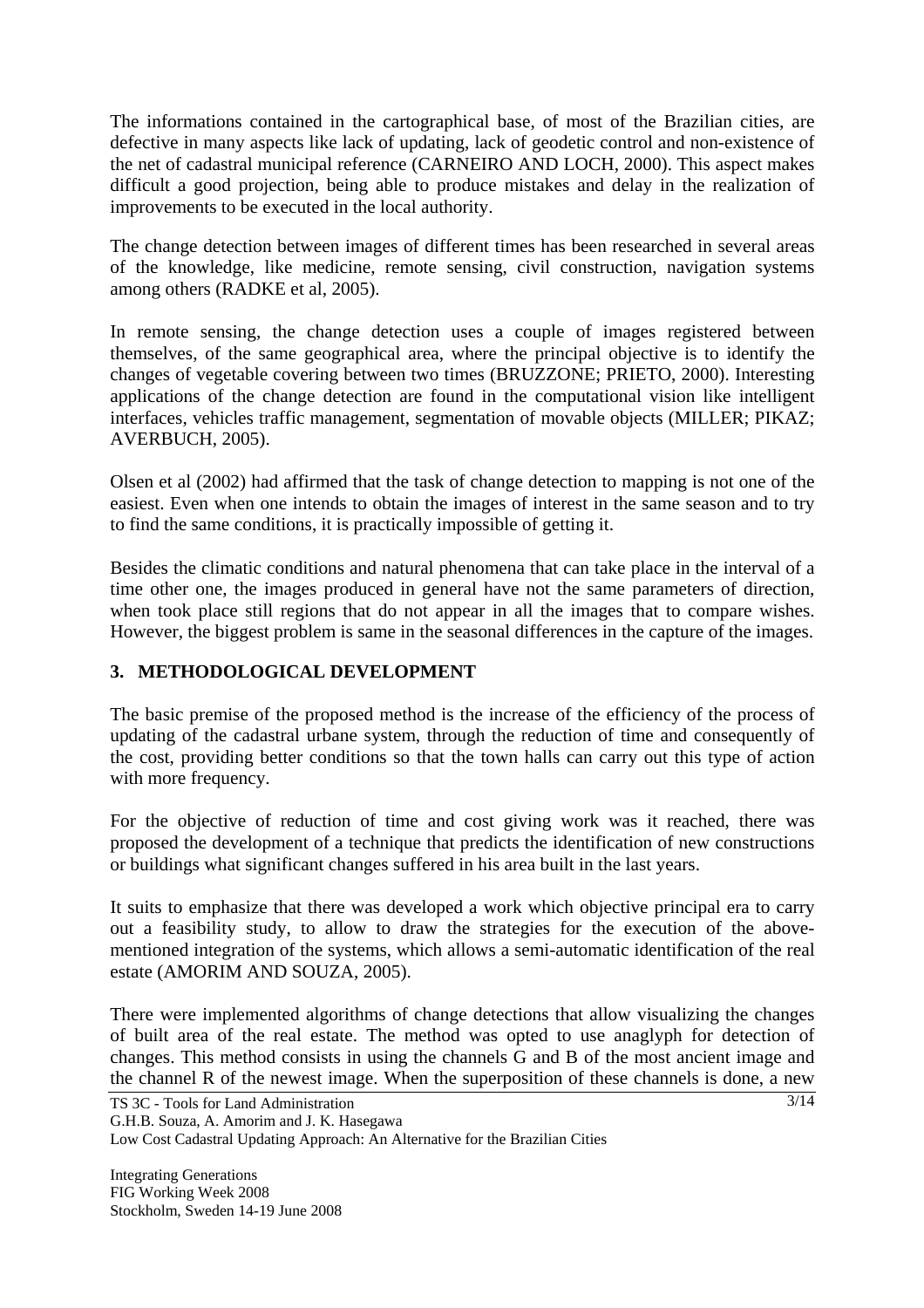image is produced what leaves the changes in I redden. That can be shown up in the Figure 3.1 following.



**Figure 3.1 –** Anaglyph model by Amorim (2000)

The calculation of area approached the change was done by using the Gauss's formula for the calculation of areas using the coordinates of the vertexes of the changes. Do not exist legislation specifies of Cadastre in Brazil that it defines in which surface there must be found the value of area of the construction. Since the intention of the work is to use the value of area found like an indicative of change, it is possible to use the value of area in the projection UTM without bigger damages to the process of cadastral updating.

For the calculation of the value of area through the Gauss's formula, it used anaglyph model produced by the developed applications. When the rectification of images happens, the parameters of direction are lost, when a new transformation of parameters is necessary for the model anaglyph. That can be gone when corresponding object is adding to an extern archive the couple of coordinates in the system of reference of the space to a first pixel, since the size of the pixel is known. Nevertheless, since the images are not orthorectified, even this proceeding will not be sufficiently, when dislocation is taking place in any forms in the image.

After the import of the archive of ground points, the collection of the points is done in the image, so that can applied a Yesilar two-dimensional transformation the system of coordinates.

When the process of transformation of parameters was ended, the user can collect the coordinates of the vertexes of the changes emphasized by the model anaglyph produced, being enough to click with the mouse on them. To the end of the process, the area of the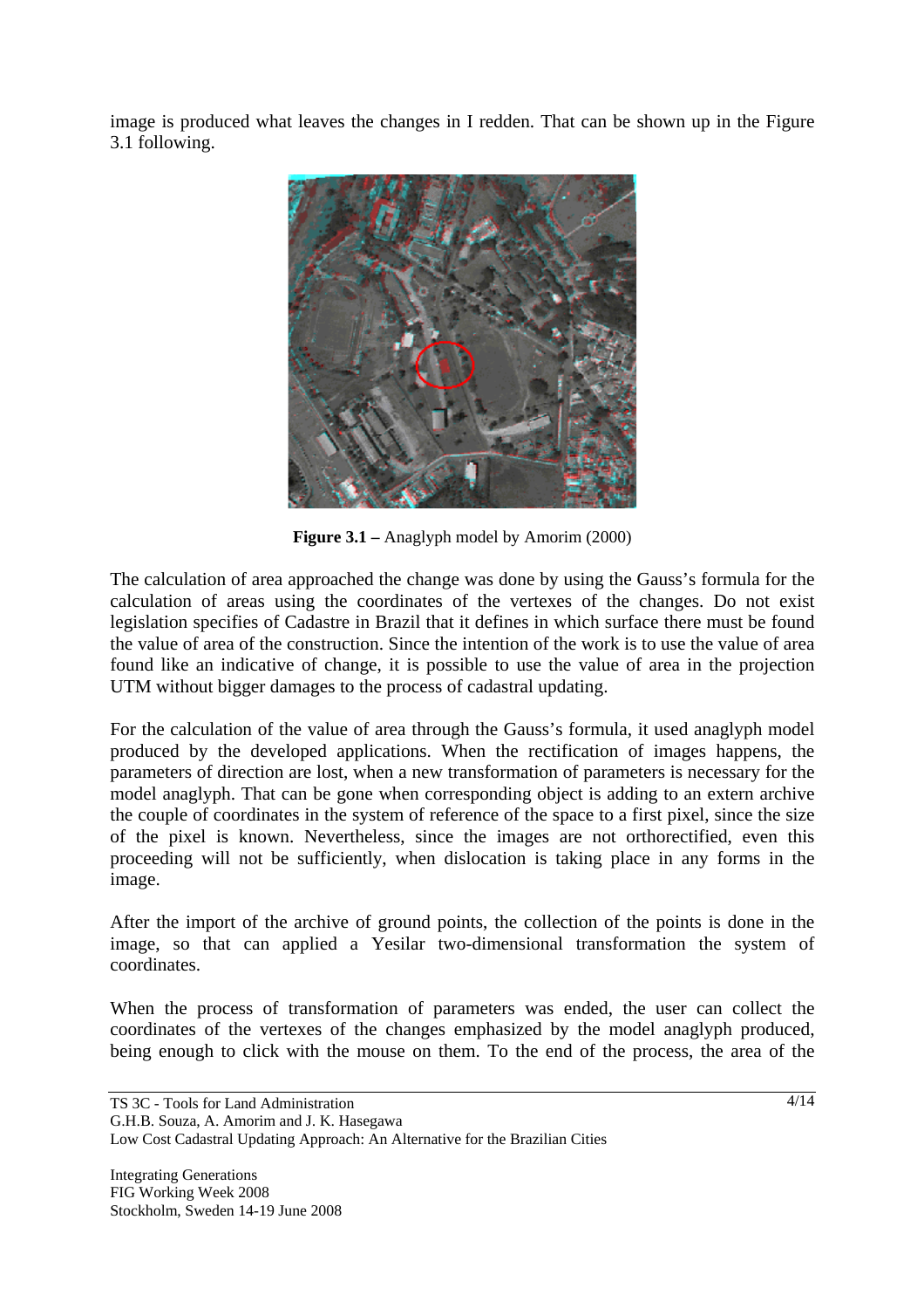calculated change is stored in a temporary text archive together with the coordinates of the vertexes of the change. This archive is used then for the consultation in the database.

When the value of the area of change was found a consultation is effectuated in the cadastral database on the ancient value of area of the respective property. This consultation is only possible when there are in the characterization table of the parcel the informations of the central coordinate's pairs of the parcel in the reference system used. As the image must be in the same reference system that the coordinates stored in the database, the coordinates of the change are stored and there consults the database for what knowledge the nearest property of the considered change.

One opted for the couple of coordinates of the centre of the parcel, because in general the constructions are principally in this region, and it allows the ray of search to find the change that is collected to the already existent construction. Also it is worth emphasizing that getting the couple of coordinates of the centre of the parcel is quicker than that of the vertexes of the parcel, which also would demand a bigger precision. Such a proceeding is exemplified by the figure down.



**Figure 3.2** – Procedimento de consulta ao banco de dados

A threshold was defined to check if the value of area found is relevant that an updating is carried out. That because residues can take place in the image and eventual mistakes of the algorithms. The threshold was determined in the empirical form. That because it had to be when an investigation was effectuated is left how if they hold the constructions that will present the eaves. With the algorithms of change detection an outline will be able to be realized around the principal construction. This problem also will be seen when the type of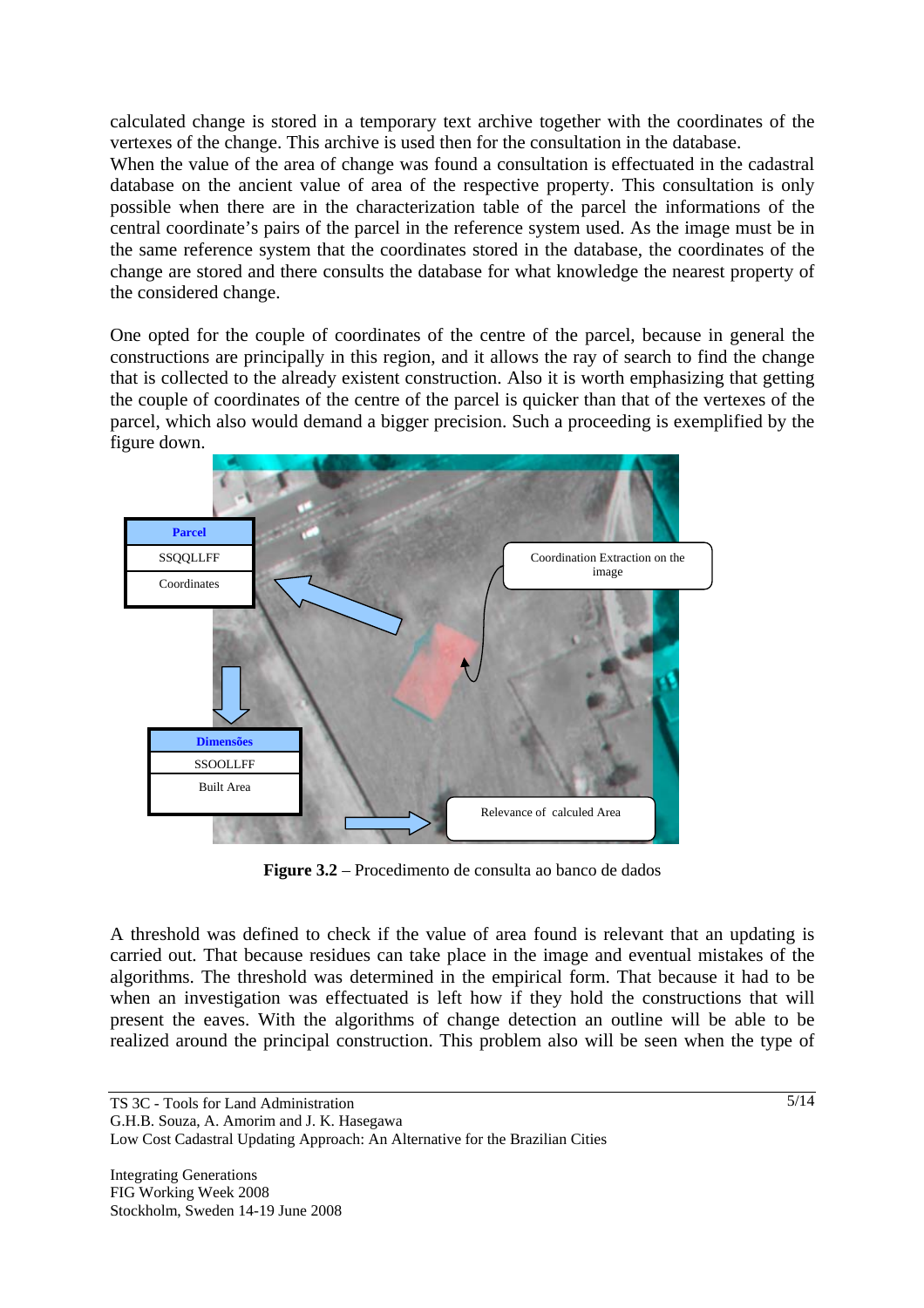covering of the construction to change, producing a spectral answer in the recent image different from the spectral answer of the ancient image.

By this identification, a report is produced with a list of real estate, with necessity of cadastral updating. With the data obtained in the report, there is produced the Report of Cadastral Information of the real estate that suffered changes. This proceeding will allow that local missions of cadastration are done, with reduction the cost of this operation.

#### **4 EXPERIMENTS AND RESULTS**

The area of study of this work is in the city of President Prudente located in the western region of the Sao Paulo estate. The available images is near of the FCT/UNESP in the residential quarter Garden of the Roses (It appears figure 4.1) and also areas near to the cemetery Saint John Batista and to the Highway Raposo Tavares SP-270 in an examination in the district Pines' Garden (Figure 4.2). The choice of these areas happened to the fact of the availability of images of these regions and also since they were areas consolidated inside the local authority, or be, that they do not suffer significant changes along the time.



**Figure 4.1 –** Test area 1 Rose's Garden FONT: www.maps.google.com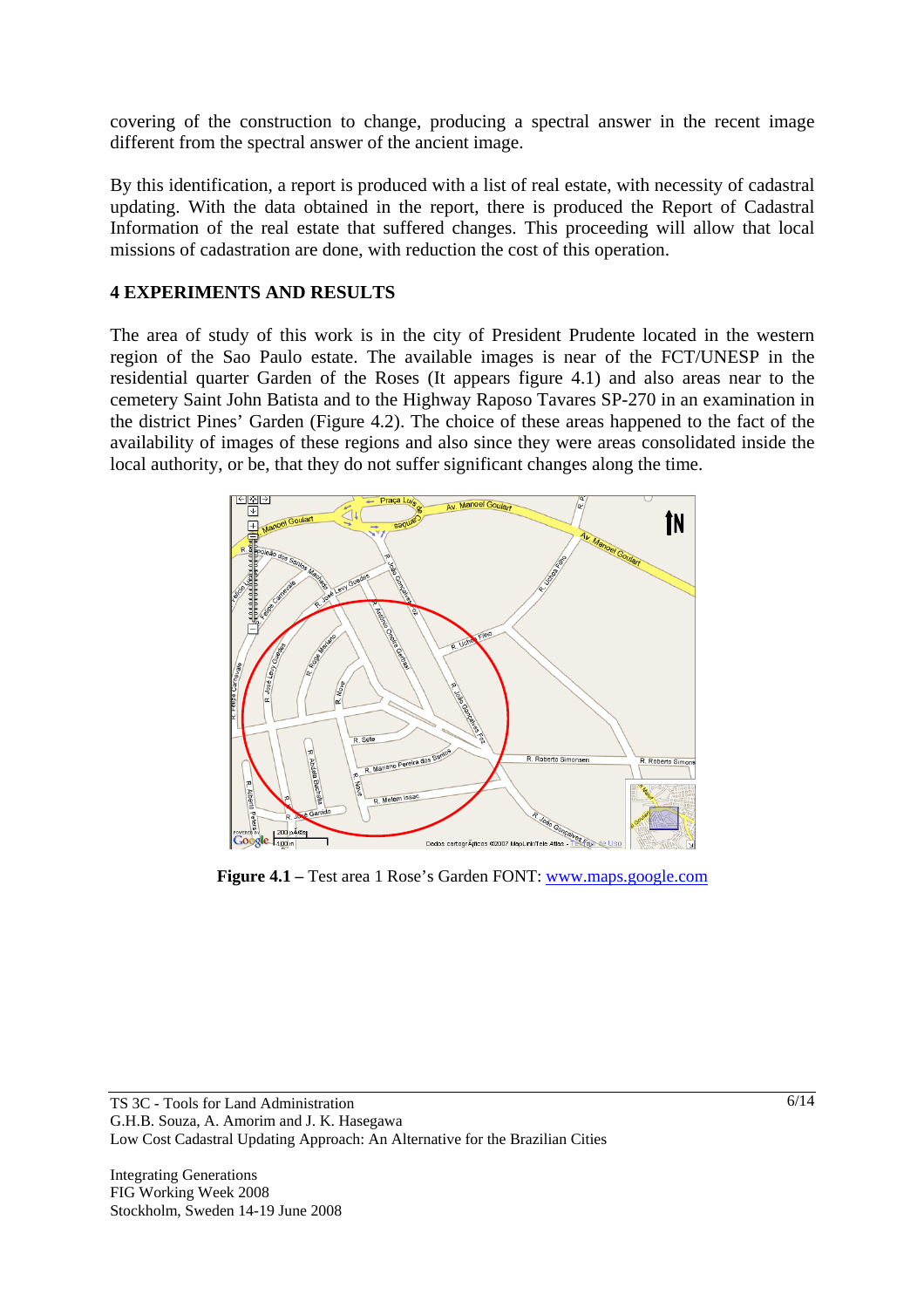

**Figure 4.2 –** Test area Pines' Garden FONT: www.maps.google.com

The images used for the area test 1 were obtained of different sensors. The image of 1995 was obtained by a analogical photogrammetric camera in 1995. The image of 2003 was obtained of a non-meter digital camera. The difference of sensors is an important factor being detached because it interferes in the radiometric quality of the results, consequently in the model anaglyph produced. The figure 4.3 shows the anaglyph model produced from these two images.



**Figure 4.3 –** Test area 1 anaglyph model

TS 3C - Tools for Land Administration G.H.B. Souza, A. Amorim and J. K. Hasegawa Low Cost Cadastral Updating Approach: An Alternative for the Brazilian Cities

Integrating Generations FIG Working Week 2008 Stockholm, Sweden 14-19 June 2008 7/14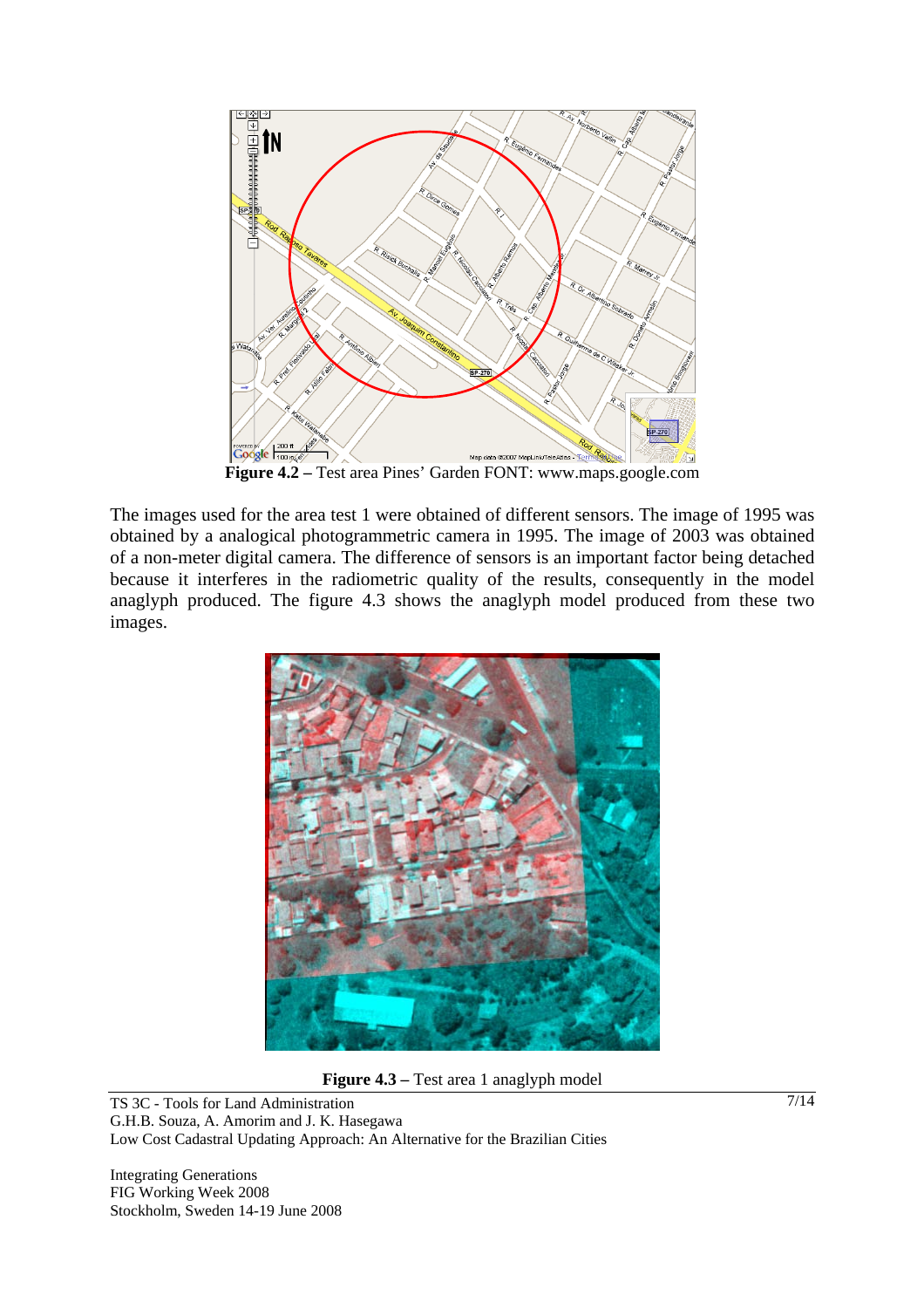For the test area 1, the values of built area that were found for change detection procedure are presented in the Table 4.1. The criterion when establishing the threshold of relevance adopted, was if change was above to 10 % of the value of the area set up in the database. Case was a positive, the property is separated for surveying of the informations.

| Cadastral Inscription | Cadastrated<br>built<br>area | Detected built area $(m2)$ | Relevancy |
|-----------------------|------------------------------|----------------------------|-----------|
|                       | (m <sup>2</sup> )            |                            |           |
| 01010201              | $\Omega$                     | 208.28                     | Yes       |
| 01020101              | $\boldsymbol{0}$             | 277.93                     | Yes       |
| 01020701              | $\Omega$                     | 107.07                     | Yes       |
| 01020702              | $\boldsymbol{0}$             | 107.75                     | Yes       |
| 01020703              | $\theta$                     | 107.49                     | Yes       |
| 01021701              | 183.45                       | 62.58                      | Yes       |
| 01022001              | $\theta$                     | 84.14                      | Yes       |
| 01022101              | $\boldsymbol{0}$             | 206.04                     | Yes       |
| 01031001              | $\theta$                     | 143.36                     | Yes       |
| 01031101              | $\overline{0}$               | 201.72                     | Yes       |
| 01031401              | $\boldsymbol{0}$             | 142.93                     | Yes       |
| 01040401              | $\Omega$                     | 176.90                     | Yes       |
| 01040701              | 82.61                        | 131.38                     | Yes       |
| 01041901              | $\Omega$                     | 239.67                     | Yes       |
| 01050601              | $\boldsymbol{0}$             | 196.66                     | Yes       |
| 01060201              | $\boldsymbol{0}$             | 152.90                     | Yes       |
| 01061001              | $\boldsymbol{0}$             | 140.06                     | Yes       |
| 01061301              | $\boldsymbol{0}$             | 300.60                     | Yes       |
| 01070301              | $\theta$                     | 109.86                     | Yes       |

**Table 4.1 –** Area values obtained by Gauss' formula to test area 1.

As it can be noted, 19 of 100 real estate of the area test selected presented relevant changes in the value of built area. The relevance happens checking if the value of the area found in the model anaglyph is bigger than 10 % of the value of the area stored in the cadastral database.

It is noticed that in the cadastral inscription 01021701 there is an change bigger than the value of area set up. That takes place because in the cadastral database there are stored the informations of area of the principal construction of the parcel and the value of the change found by the method is of the so-called area of dependences, in other words, of the areas that even not being the principal construction, they make part of the built total area (service areas separated of the house, among others).

The images used for the test area 2 were obtained by the same sensor in 2003 and 2005. It is noticed in the anaglyph model produced that the radiometric conditions are not coherent between two images, due to the conditions of lighting and possible errors in the sensor. The figure 4.4 shows the anaglyph model produced from these two images.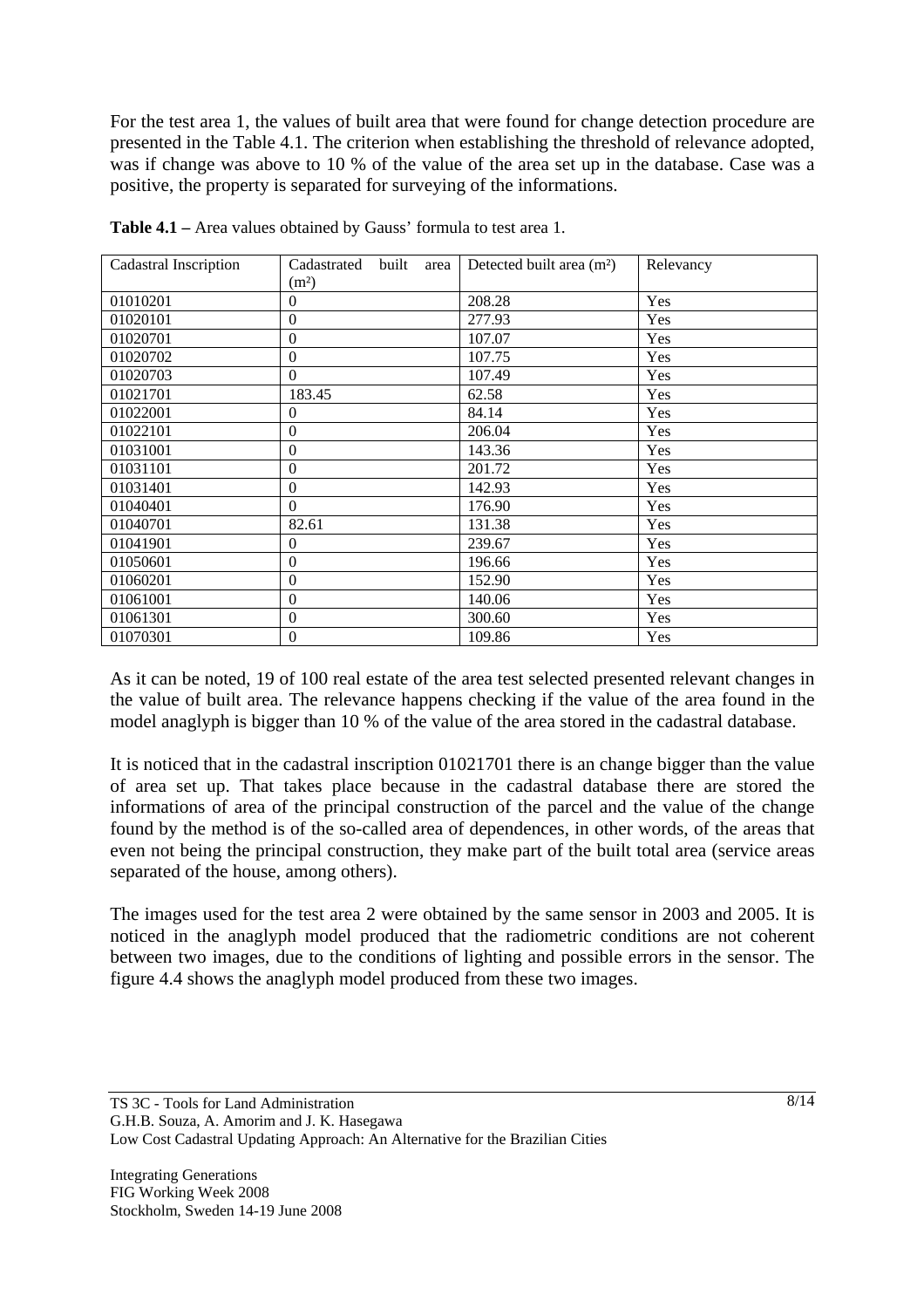

Figure 4.4 – Anaglyph model generated to test area 2

| <b>Table 4.4</b> – Alga values obtained by Gauss Tommula to test alga 2. |                      |  |                                   |           |  |  |  |
|--------------------------------------------------------------------------|----------------------|--|-----------------------------------|-----------|--|--|--|
| Cadastral Inscription                                                    | built<br>Cadastrated |  | area   Detected built area $(m2)$ | Relevancy |  |  |  |
|                                                                          | (m <sup>2</sup> )    |  |                                   |           |  |  |  |
| 02022301                                                                 |                      |  | 318.03                            | Yes       |  |  |  |
| 02044801                                                                 |                      |  | 480.01                            | Yes       |  |  |  |

**Table 4.2 –** Area values obtained by Gauss' formula to test area 2.

In case of the area test 2 there were no many changes, though there are empty parcels that can still have some significant change in the future.

### **4.2 Analysis of Cost and Time**

After all the stages were carried out, there was done the analysis of the time spent for the cadastral updating. It was considered the time of preparation of the reports of cadastral information, as well as the quality control after each stage of surveying, so this time is the same in any methodology, except when the methodology is in use with optical reading of the reports of cadastral information (AMORIM et al, 2004). So, this value of time enters in the analysis of cost and time, but the principal focus here is in the spent time in all the stages in which it refers to the quantity of real estate to be updated.

The results for two areas test are presented in the tables following 4.3 and 4.3, comparing several methodologies that can be used for the cadastral updating.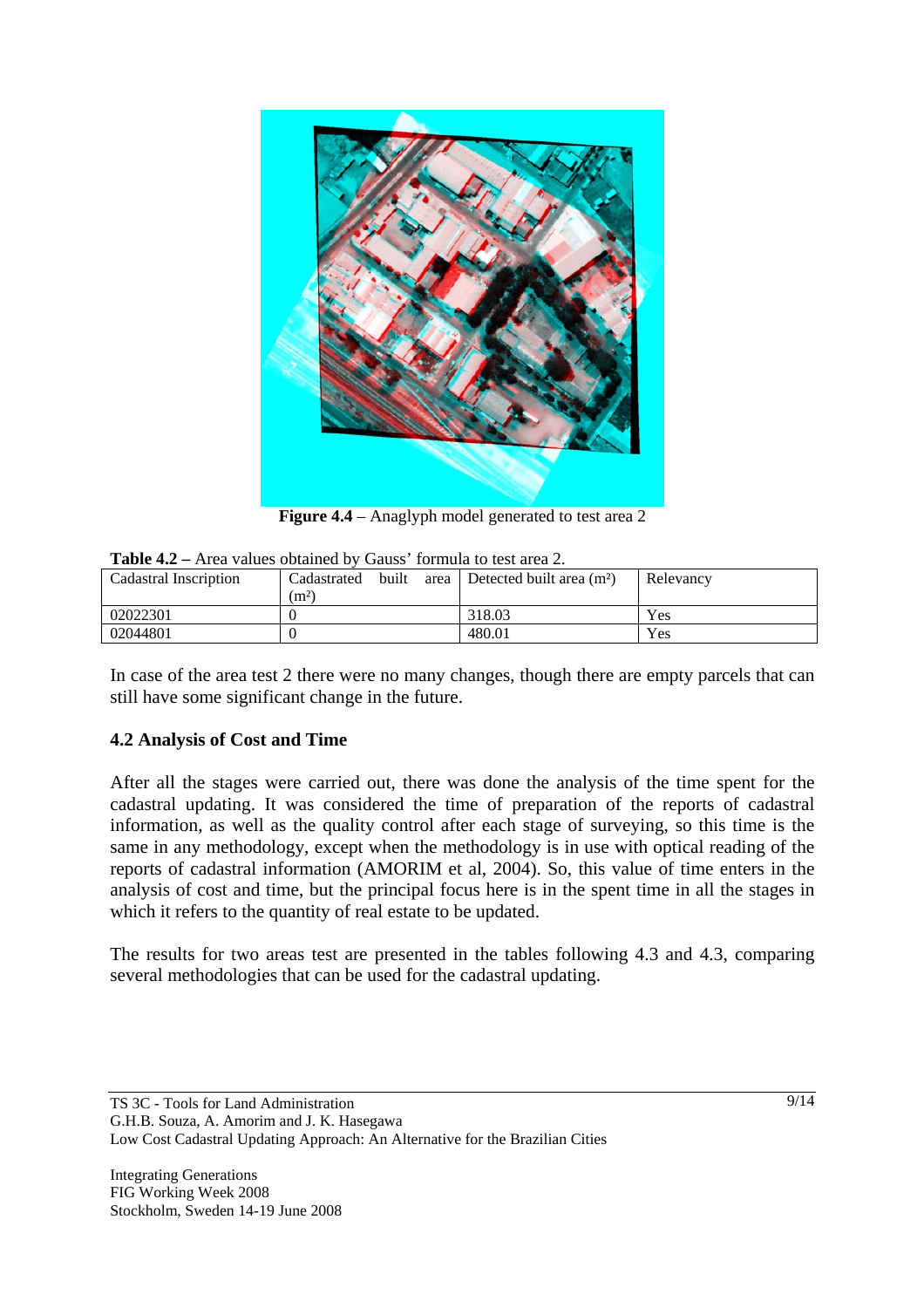| Used approach                    | <b>NTI</b> | <b>NIA</b> | <b>NIAR</b> | <b>NISL</b> | TGIC             | <b>TGIED</b> | <b>TTGM</b> |
|----------------------------------|------------|------------|-------------|-------------|------------------|--------------|-------------|
| Conventional                     | 100        | 19         | 19          | 100         | $20 \text{ min}$ | 6 min        | $2,600$ min |
| Conventional + Reading Optic     | 100        | 19         | 19          | 100         | $20 \text{ min}$ | $0.017$ min  | 2,001.7 min |
| Change Detection (CD)            | 100        | 19         | 19          | 19          | $20 \text{ min}$ | 6 min        | 494 min     |
| $CD + Reading Optic$             | 100        | 19         | 19          | 19          | $20 \text{ min}$ | $0.017$ min  | 380.323 min |
| $CD + Relevarcy$                 | 100        | 19         | 19          | 19          | $20 \text{ min}$ | 6 min        | 494 min     |
| $CD + Relevancy + Reading Optic$ | 100        | 19         | 19          | 19          | $20 \text{ min}$ | $0.017$ min  | 380.323 min |

#### **Table 4.3 –** Test area 1 – Roses' Garden

where:

NTI is the total number of real estate of the area test;

NIA is the number of real estate where changes of built area were detected;

NIAR is the number of real estate where changes of built area were detected;

NISL is the number of real estate to be lifted in field;

TGIC is the time spent by property in the surveying field;

TGIED is the time spent by property in the entry of data for the updating of the cadastral database;

TTGM is the total time spent by the employed methodology.

**Table 4.4 –** Test area 2 – Pines' Garden

| Used approach                   | <b>NTI</b> | <b>NIA</b>     | <b>NIAR</b> | <b>NISL</b> | <b>TGIC</b>      | <b>TGIED</b>    | <b>TTGM</b>   |
|---------------------------------|------------|----------------|-------------|-------------|------------------|-----------------|---------------|
| Conventional                    | 50         |                |             | 50          | $20 \text{ min}$ | 6 min           | 1,300 min     |
| $Conventional + Reading Optic$  | 50         | $\overline{2}$ |             | 50          | $20 \text{ min}$ | $0.017$ min     | 1,000.034 min |
| Change Detection (CD)           | 50         | $\overline{2}$ |             |             | $20 \text{ min}$ | $6 \text{ min}$ | 52 min        |
| $CD + Reading Optic$            | 50         | $\overline{2}$ |             |             | $20 \text{ min}$ | $0.017$ min     | 40.034 min    |
| $CD + Relevant$                 | 50         | $\overline{2}$ |             |             | $20 \text{ min}$ | 6 min           | 52 min        |
| $CD + Relevant + Reading Optic$ | 50         | $\overline{2}$ |             |             | $20 \text{ min}$ | $0.017$ min     | 40.034 min    |

When the results are compared it is possible to observe that there is a quite considerable reduction in the time of surveying in field, considering two approaches of surveying, in other words, conventionally and using change detecion. The proceedings will be still added metodological approachs sugested by Amorim et al (2004), that it uses the automatic insertion of data through optical reading, the variable time suffers a reduction still bigger in the cadastral updating campaigns.

When there are added the times of preparation of the reports, separation, filling out of basic informations as location of the property, inscirption among others; and still the spent time for the checking of the informations contained in the report, there has been a real idea of the time spent in the cadastral updating. In field, in the studied areas, there was a significant reduction of time, which implicates a reduction of costs.

From some informations obtained with enterprises, it is appreciated that the cost of a cadastral updating is of R\$ 16 to R\$ 20 for property in Brazil. By the middle value from these values in the areas tests used in the work, there has been the frame described in the table 4.5.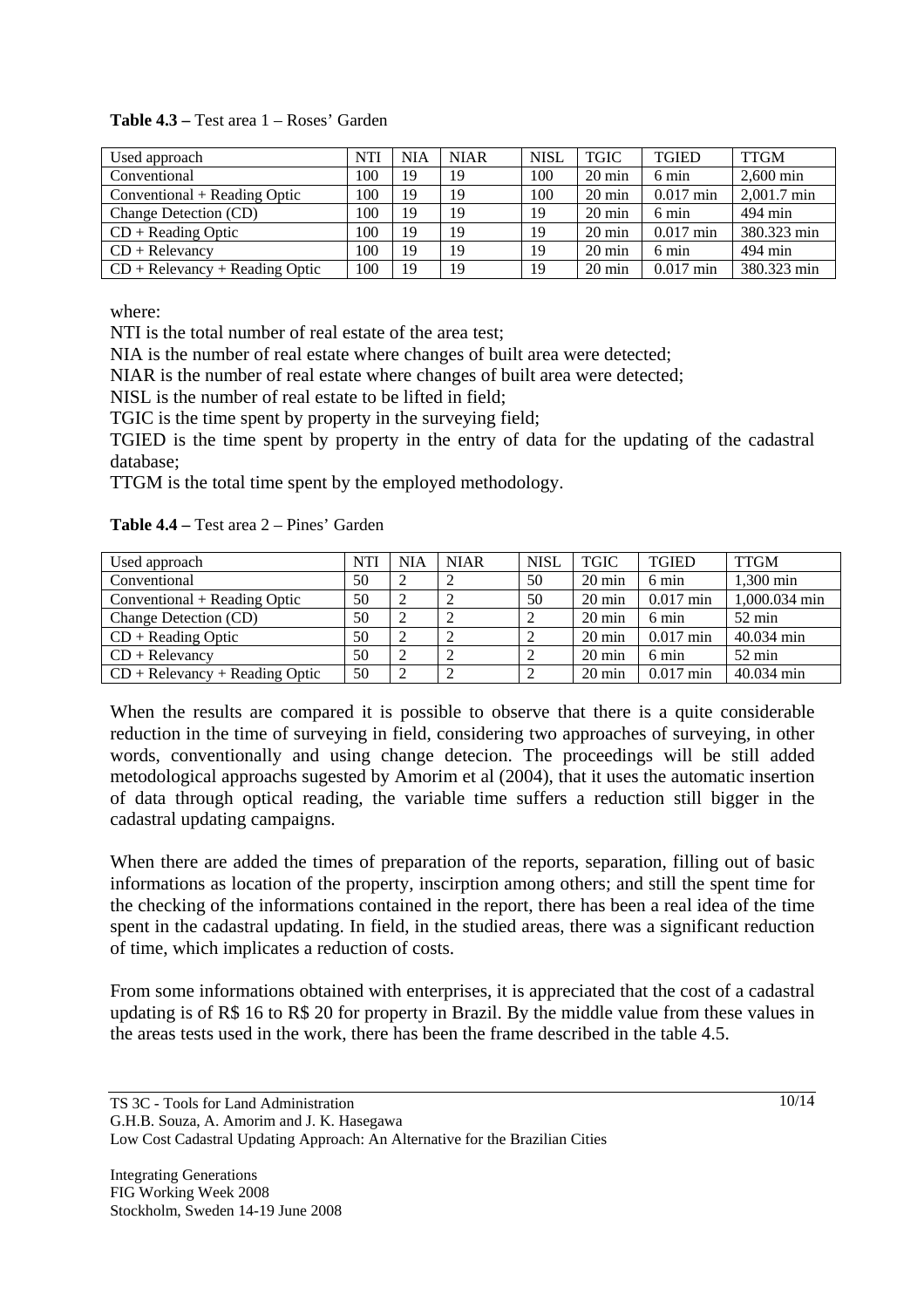| Areas   | Approach     | <b>NTI</b> | <b>NISL</b> | Cost by property | Approach total cost |
|---------|--------------|------------|-------------|------------------|---------------------|
| Area 01 | Conventional | 100        | 100         | R\$ 18.00        | R\$ 1800.00         |
|         | CD           | 100        | 19          | R\$ 18.00        | R\$ 342.00          |
| Area 02 | Conventional | 50         | 50          | R\$ 18.00        | R\$ 900,00          |
|         | CD           | 50         | 02          | R\$ 18,00        | R\$<br>36.00        |

**Table 4.5 –** Present costs in the cadastral updating form each approach

As it is showed, there is a significant reduction of costs in the process of cadastral updating when there is in use the change detection process, in already respected areas consolidated in the urbane space. That demonstrates what can be reached better results in the process of cadastral updating of the city, by concentrating the efforts in regions that exist urbane expansion and allocating resources (human, financial and logísticos) of optimized form. This results a cadastral efficient and current system for several ends what the public administration needs.

Observing X one checks that the method of detection of changes for anaglyph highlights well the changes, almost without mistakes, since depending on the conditions of the used images, the red can still be highlighted more. Besides, the visual evaluation of the result allows that the user discards regions what they show to be changes, but they are not.

**Table 4.5 –** Anaglyph method efficiency

| Test area   Found changes number   Real changes number   Error detected changes |  |
|---------------------------------------------------------------------------------|--|
|                                                                                 |  |
|                                                                                 |  |

### **5. CONCLUSIONS**

By the data analyze of reduction of time and costs, it is possible to affirm that the method here proposed is efficient and a favorable scenery allows an economical resources optimization for the public administration, as well as favorable administration to cadastral updating periodic campaigns, which undoubtedly will allow a better projection of the actions of urban planning.

The present method is efficient since not only the municipalities, but the enterprises and all the members who are important to Cadaster, change their paradigms as for the informations that must be contained in the cadastral databse and the products to be produced in a cadastral campaign.

One of the aspects to be changed is the storage of the parcel coordinates in the cadastral database, because this one allows a series of applications and consultations to the database that can make easy the processes of space analysis inside a local authority. Opposite case, several products of a cadastral campaign become superfluous, in other words, are there, but it has not great usefulness.

There is still in development an alternative that uses image differentiation for change detection, of way to make possible a bigger automation of the process. Also preliminary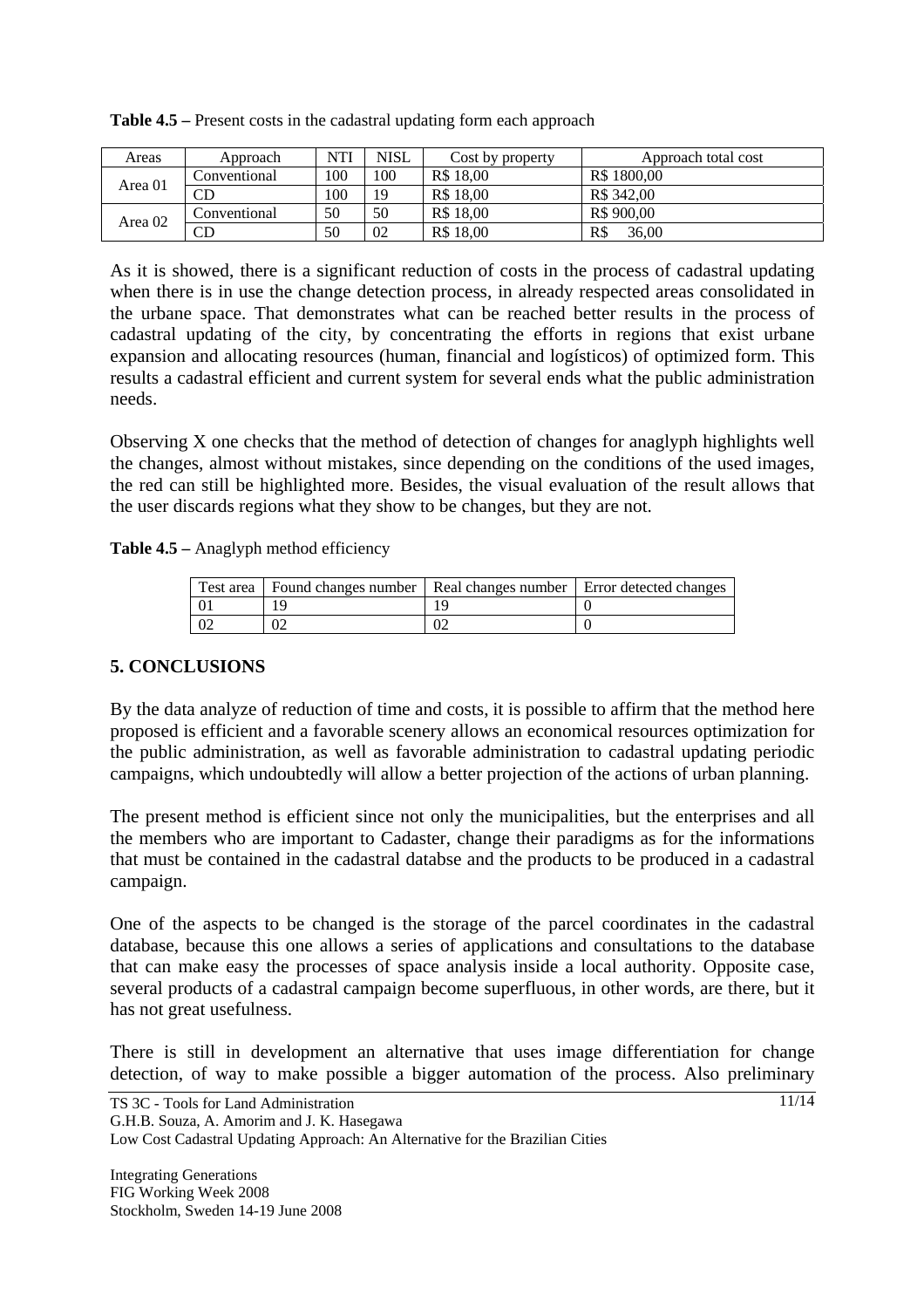experiments are being effectuated by use of images QuickBird of President Prudente. Figure 5.1 hsows a anaglyph model of a new area test of the city, where there is a recent residential quarter in process of urbanization. The use of images of satellite becomes interesting because presents a cost less of which photogrammetric surveying for this application.



**Figure 5.1 –** New experiment with QuickBird images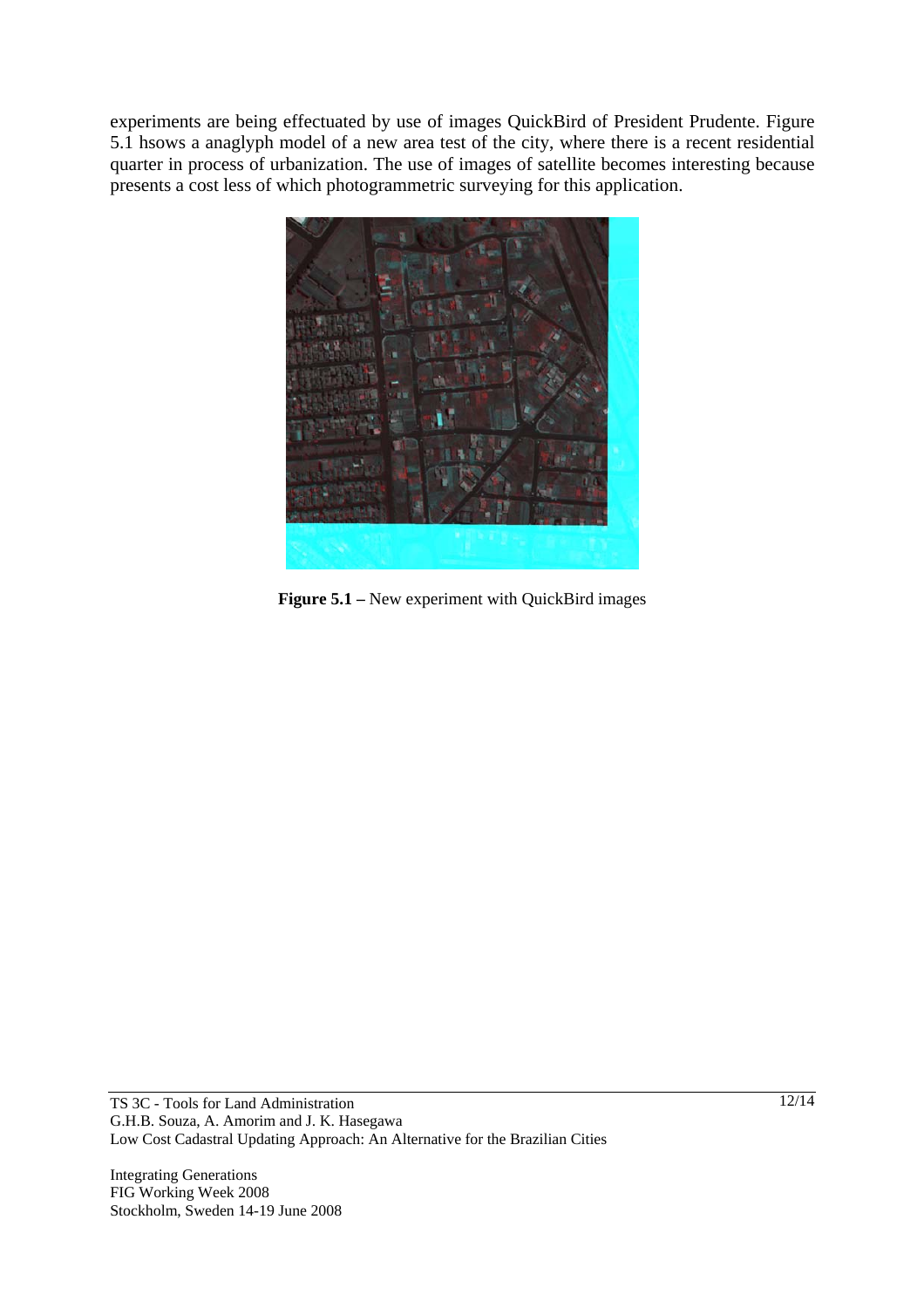#### **REFERENCES**

- AMORIM, A. (2000) "Utilização de modelos estereoscópicos híbridos na atualização cartográfica". 124 f. Tese (Doutorado em Transportes) . Escola de Engenharia de São Carlos, Universidade de São Paulo, São Carlos.
- AMORIM, A., SOUZA, G. H. B.(2005) "Actualización catastral em cortos períodos de tiempo: Un problema minimizado por la evolución tecnológica". In: 6ª SEMANA GEOMÀTICA, 2005, Barcelona. Anais 6ª SEMANA GEOMÀTICA, 2005, Barcelona. Sensores de alta resolución y sus aplicaciones. Barcelona: Institut de Geomàtica, 2005. v.1.
- AMORIM, A., SOUZA, G. H. B., DALAQUA, R. R. (2004) "Uma metodologia alternativa para a otimização da entrada de dados em sistemas cadastrais". Revista Brasileira de Cartografia. , v.5, p.47 – 54.
- BRUZZONE, L.; PRIETO, D. F. (2000) "Automatic analysis of the difference image for unsupervised change detection". IEEE Transactions on geoscience and remote sensing, Londres, v. 38, n. 3, p.117-1182.
- Carneiro, A. F. T; Loch, C. (2000) "Análise do Cadastro Imobiliário de Algumas Cidades Brasileiras". In: Congresso Brasileiro de Cadastro Técnico Multifinalitário, 4., Anais CD-Rom. Florianóplis, SC.
- Cohen, N. (2000) "Space Imaging: Um novo paradigma da imagem".(Entrevista).Revista InfoGeo. N14, p 18.
- MILLER, O.; PIKAZ, A.; AVERBUCH, A (2005). "Objects based change detection in a pair of gray-level images". Pattern Recognition, Londres, v. 38, n. , p.1976-1992.
- OLSEN,B. P., KNUDSEN, T., FREDERIKSEN, P (2002). "Digital Change Detection for Map Database Update". ISPRS TC II SYMPOSIUM 2002, Xi'an, China, International Archives of Photogrammetry, Remote Sensing and Spatial Information Sciences, vol. XXXIV, part 2, pp. 357—363.
- RADKE, Richard J. et al. (2005) "Image Change Detection Algorithms: A Systematic Survey". IEEE Transactions on Image Processing, Londres, v. 14, n. 3, p.294-307.

VAZ, J. C. (1997). "Geoprocessamento"*.* DICAS. Disponível em

<http://federativo.bndes.gov.br>.

#### **BIOGRAPHICAL NOTES**

**Msc. Guilherme Henrique Barros de Souza** has graduation in Cartographical Engineering for the São Paulo State University , master's degree in Cartographical Sciences for the São Paulo State University (2007). He has experience in the area of Urbane and Regional Planning. Acts principally in the next subjects: Multipurpose Cadastre, Change detection, cadastral systems, and database.

**Prof. Dr. Amilton Amorim,** born in 1965. Graduated in 1988 in Cartographic Engineering from University of São Paulo State and obtaining doctorate degree in 2000, from University of São Paulo. Assistant Professor at the Department of Cartography - São Paulo State University since 1994.